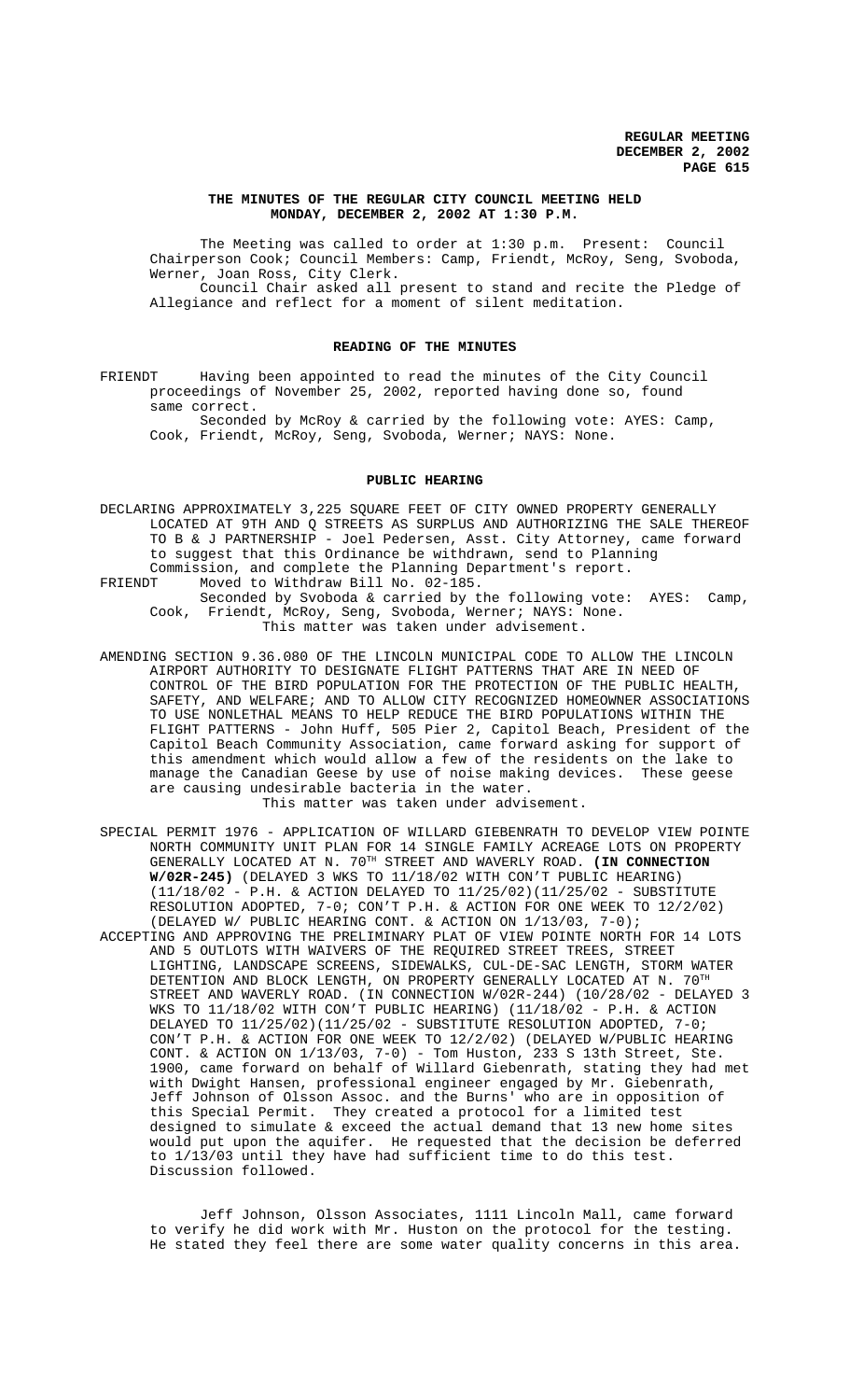> Bob Van Valkenburg, 7921 Reno Road, came forward in favor of. Jim Nagel, no address given, stated he farms one mile north of this proposed development. He came forward in favor of. Harry Muhlbach, no address given, lives one mile from development, came forward in favor of. Doug Nagel, 12505 N 27th Street, came forward in favor of. Scott Holmes, Chief of Environmental Health Dept., came forward to explain the EPA documents relative to private water wells does not regulate it just provides guidelines.

This matter was taken under advisement.

APPROVING A 48-MONTH COST-PER-COPY MASTER RENTAL AGREEMENT BETWEEN THE CITY AND ALTERNATIVE BUSINESS SYSTEMS, INC. FOR CENTRALLY MANAGED PHOTOCOPIERS. (DELAY 1 WEEK W/O PUBLIC HEARING TO 12/9/02, 4-3; MCROY, SENG, SVOBODA DISSENTING) - Bob Van Valkenburg, 7921 Reno Road, stated he was against the 48 month contract. He felt two years would be better.

This matter was taken under advisement.

SPECIAL PERMIT 1869A - APPLICATION OF THE COUNCIL BUILDING ASSOCIATION TO AMEND THE KNIGHTS COURT COMMUNITY UNIT PLAN TO ALLOW LOTS 1-10 TO BE EITHER ATTACHED TWO-FAMILY DWELLINGS OR SINGLE-FAMILY DWELLINGS, ON PROPERTY GENERALLY LOCATED AT SOUTH 60TH STREET AND SOUTH STREET - Gus Ponstingl, Ross Engineering, 201 N 8th St., Ste. 401, came forward to request a waiver to the minimum lot width and minimum lot area. He would like to switch Units 1 through 10 from duplex units to single family units and occupy the same buildable area. Discussion followed. This matter was taken under advisement.

#### **MISCELLANEOUS BUSINESS**

Craig Groat, 4935 Huntington Street, again came forward to discuss the unsafe condition of bleachers in our City parks. This matter was taken under advisement.

**\*\* END OF PUBLIC HEARING \*\***

## **COUNCIL ACTION**

## **LIQUOR RESOLUTIONS - NONE**

#### **ORDINANCES - 2ND READING**

DECLARING APPROXIMATELY 3,225 SQUARE FEET OF CITY OWNED PROPERTY GENERALLY LOCATED AT 9TH AND Q STREETS AS SURPLUS AND AUTHORIZING THE SALE THEREOF TO B & J PARTNERSHIP - PRIOR to reading:

- FRIENDT Moved to Withdraw Bill No. 02-185 and send to Planning Commission. Seconded by Svoboda & carried by the following vote: AYES: Camp, Cook, Friendt, McRoy, Seng, Svoboda, Werner; NAYS: None.
- CLERK Read the following ordinance, introduced by Coleen Seng, declaring approximately 3,225 square feet of city owned property generally located at 9th and Q Streets as surplus and authorizing the sale thereof to B & J Partnership, the second time.
- The ordinance, having been **WITHDRAWN**, was assigned File **#38-4424**, & placed on file in the Office of the City Clerk.
- AMENDING SECTION 9.36.080 OF THE LINCOLN MUNICIPAL CODE TO ALLOW THE LINCOLN AIRPORT AUTHORITY TO DESIGNATE FLIGHT PATTERNS THAT ARE IN NEED OF CONTROL OF THE BIRD POPULATION FOR THE PROTECTION OF THE PUBLIC HEALTH, SAFETY, AND WELFARE; AND TO ALLOW CITY RECOGNIZED HOMEOWNER ASSOCIATIONS TO USE NONLETHAL MEANS TO HELP REDUCE THE BIRD POPULATIONS WITHIN THE FLIGHT PATTERNS - CLERK read the following ordinance, introduced by Coleen Seng, amending Section 9.36.080 of the Lincoln Municipal Code to allow the Lincoln Airport Authority to designate flight patterns that are in need of control of the bird population for the protection of the public health, safety, and welfare; and to allow city recognized homeowner associations to use nonlethal means to help reduce the bird populations within the flight patterns, the second time.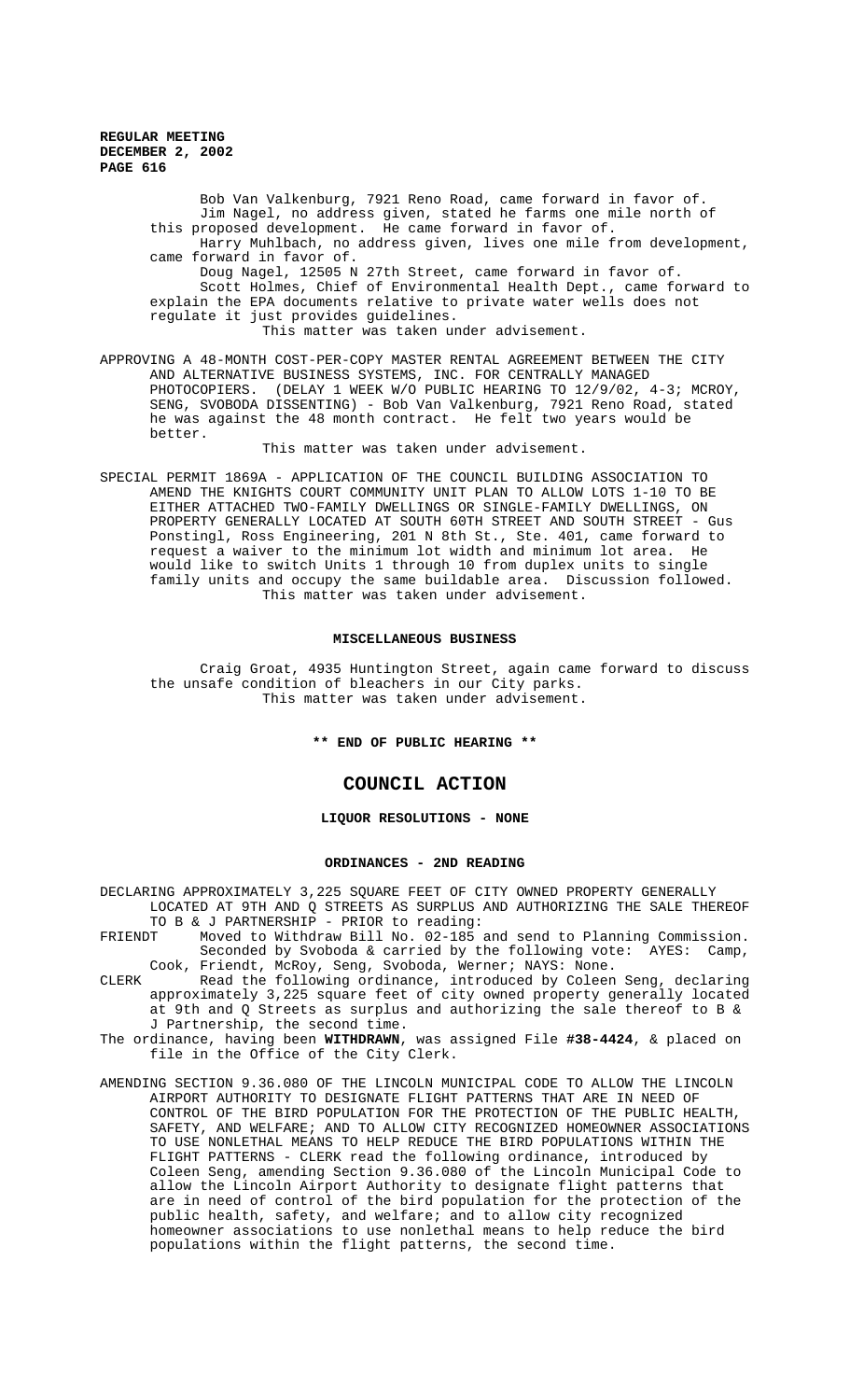### **RESOLUTIONS**

APPLICATION OF ST. PATRICK'S CHURCH AT 6126 MORRILL AVENUE TO CONDUCT A RAFFLE WITHIN THE CITY OF LINCOLN FROM JANUARY 15, 2003 THROUGH MARCH 25, 2003 - CLERK read the following resolution, introduced by Ken Svoboda, who moved its adoption:

A-81839 WHEREAS, St. Patrick's Church has made application for a permit to conduct a raffle in the City of Lincoln pursuant to Chapter 9.32 of the Lincoln Municipal Code; and

WHEREAS, said application complies with all of the requirements of Section 9.32.030 of the Lincoln Municipal Code.

NOW, THEREFORE, BE IT RESOLVED by the City Council of the City of Lincoln, Nebraska:

That, after public hearing duly had as required by Section 9.32.050 of the Lincoln Municipal Code, the City Council does hereby grant a permit to St. Patrick's School to conduct a raffle in the City of Lincoln in accordance with the application filed by Karen Francis. The City Clerk is directed to issue a permit upon the payment by the applicant of the required fee, said permit to be valid only for the specific lotteries described in said application and only for a period of one year from the date of approval of this resolution. Said permit shall be subject to all of the conditions and requirements of Chapter 9.32 of the Lincoln Municipal Code.

BE IT FURTHER RESOLVED that pursuant to Section 9.32.080 of the Lincoln Municipal Code, a tax of 5% is imposed upon the gross proceeds received from the sale of raffle chances or tickets within the City of Lincoln, which tax shall be due no later than sixty (60) days after the conclusion of each raffle to be conducted hereunder, and if unpaid at that time, shall thereafter be delinquent.

Introduced by Ken Svoboda Seconded by Seng & carried by the following vote: AYES: Camp, Cook, Friendt, McRoy, Seng, Svoboda, Werner; NAYS: None.

- SPECIAL PERMIT 1976 APPLICATION OF WILLARD GIEBENRATH TO DEVELOP VIEW POINTE NORTH COMMUNITY UNIT PLAN FOR 14 SINGLE FAMILY ACREAGE LOTS ON PROPERTY GENERALLY LOCATED AT N. 70TH STREET AND WAVERLY ROAD. (In connection w/02R-245) - PRIOR to reading
- SENG Moved to delay Bill No. 02R-244 WITH PUBLIC HEARING & ACTION ON 1/13/03.

Seconded by Friendt & carried by the following vote: AYES: Camp, Cook, Friendt, McRoy, Seng, Svoboda, Werner; NAYS: None.

- ACCEPTING AND APPROVING THE PRELIMINARY PLAT OF VIEW POINTE NORTH FOR 14 LOTS AND 5 OUTLOTS WITH WAIVERS OF THE REQUIRED STREET TREES, STREET LIGHTING, LANDSCAPE SCREENS, SIDEWALKS, CUL-DE-SAC LENGTH, STORM WATER DETENTION AND BLOCK LENGTH, ON PROPERTY GENERALLY LOCATED AT N.  $70^{\text{TH}}$ STREET AND WAVERLY ROAD. (In connection w/02R-244) - PRIOR to reading
- SENG Moved to delay Bill No. 02R-245 WITH PUBLIC HEARING & ACTION ON 1/13/03. Seconded by Friendt & carried by the following vote: AYES: Camp, Cook, Friendt, McRoy, Seng, Svoboda, Werner; NAYS: None.
- APPROVING A 48-MONTH COST-PER-COPY MASTER RENTAL AGREEMENT BETWEEN THE CITY AND ALTERNATIVE BUSINESS SYSTEMS, INC. FOR CENTRALLY MANAGED
- PHOTOCOPIERS PRIOR to reading:<br>SVOBODA Moved to delay Bill No. 02 Moved to delay Bill No.  $02R-287$  for one week without public hearing to 12/9/02.
	- Seconded by Seng & carried by the following vote: AYES: Camp, Cook, Friendt, Werner; NAYS: McRoy, Seng, Svoboda.
- SPECIAL PERMIT 1869A APPLICATION OF THE COUNCIL BUILDING ASSOCIATION TO AMEND THE KNIGHTS COURT COMMUNITY UNIT PLAN TO ALLOW LOTS 1-10 TO BE EITHER ATTACHED TWO-FAMILY DWELLINGS OR SINGLE-FAMILY DWELLINGS, ON PROPERTY GENERALLY LOCATED AT SOUTH 60TH STREET AND SOUTH STREET - CLERK read the following resolution, introduced by Ken Svoboda, who moved its adoption:<br>A-81840 WHE
- WHEREAS, the Council Building Association has submitted an application designated as Special Permit No. 1869A for authority to amend the Knights Court Community Unit Plan to allow Lots 1 through 10 to be either attached two-family dwellings or single-family dwellings on property located at S. 60th Street and South Street, and legally described to wit: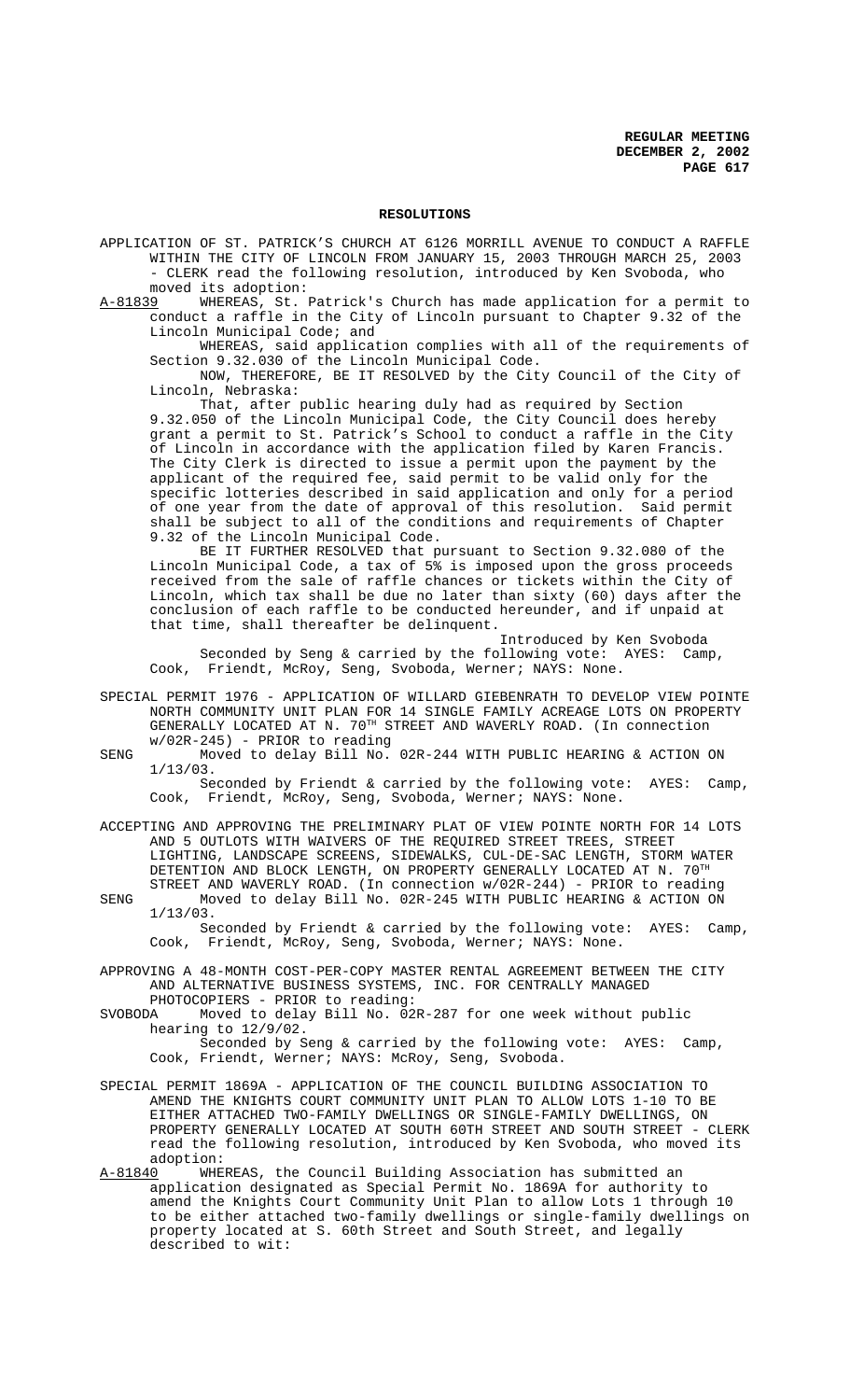Lots 1 through 25, Block 1, and Outlot "A", Knights Court Addition, located in the Northwest Quarter of Section 33, Township 10 North, Range 7 East, Lancaster County, Nebraska;

WHEREAS, the Council Building Association has further requested a waiver of the average lot width and lot area requirements in the R-2 Residential District for single family dwellings on Lots 1 through 10 from 50 feet to 46 feet and from 6,000 square feet to 4,140 square feet respectively;

WHEREAS, the real property adjacent to the area included within the site plan for this community unit plan will not be adversely affected; and

WHEREAS, said site plan together with the terms and conditions hereinafter set forth are consistent with the intent and purpose of Title 27 of the Lincoln Municipal Code to promote the public health, safety, and general welfare.

NOW, THEREFORE, BE IT RESOLVED by the City Council of the City of Lincoln, Nebraska:

That the application of the Council Building Association, hereinafter referred to as "Permittee", to amend the Knights Court Community Unit Plan to allow Lots 1 through 10 to be used for either attached two-family dwellings or single-family dwellings, on the property legally described above, be and the same is hereby granted under the provisions of Section 27.63.320 and Chapter 27.65 of the Lincoln Municipal Code upon condition that construction and operation of said community unit plan be in strict compliance with said application, the site plan, and the following additional express terms, conditions, and requirements:

1. This permit approves Lots 1 through 10 to be used for either single-family dwellings or attached two-family dwellings within Knights Court Community Unit Plan.

2. This permit approves the requested reduction of the average lot width and lot area requirements in the R-2 Residential District for single family dwellings on Lots 1 through 10 from 50 feet to 46 feet and from 6,000 square feet to 4,140 square feet respectively.

Before receiving building permits:

- a. The Permittee must submit a revised and reproducible final plan including five copies.
- b. The construction plans must conform to the approved plans.

c. Final plats within this community unit plan must be approved by the City.

4. Before occupying the dwelling units, all development and construction must be completed in conformance with the approved plans. 5. All privately-owned improvements must be permanently maintained by the owner or an appropriately established homeowners association approved by the City Attorney.

6. The site plan approved by this permit shall be the basis for all interpretations of setbacks, yards, locations of buildings, location of parking and circulation elements, and similar matters.

7. The terms, conditions, and requirements of this resolution shall be binding and obligatory upon the Permittee, its successors, and assigns. The building official shall report violations to the City Council which may revoke the special permit or take such other action as may be necessary to gain compliance.<br>8. The Permittee shall sign

The Permittee shall sign and return the City's letter of acceptance to the City Clerk within 30 days following approval of the special permit, provided, however, said 30-day period may be extended up to six months by administrative amendment. The City Clerk shall file a copy of the resolution approving the special permit and the letter of acceptance with the Register of Deeds, filing fees therefor to be paid in advance by the Permittee.

9. The site plan as approved with this resolution voids and supersedes all previously approved site plans, however all resolutions approving previous permits remain in force unless specifically amended by this resolution.

Introduced by Ken Svoboda Seconded by Seng & carried by the following vote: AYES: Camp, Cook, Friendt, McRoy, Seng, Svoboda, Werner; NAYS: None.

ACCEPTING THE REPORT OF NEW AND PENDING CLAIMS AGAINST THE CITY AND APPROVING DISPOSITION OF CLAIMS SET FORTH THEREIN FOR THE PERIOD OF NOVEMBER 1 -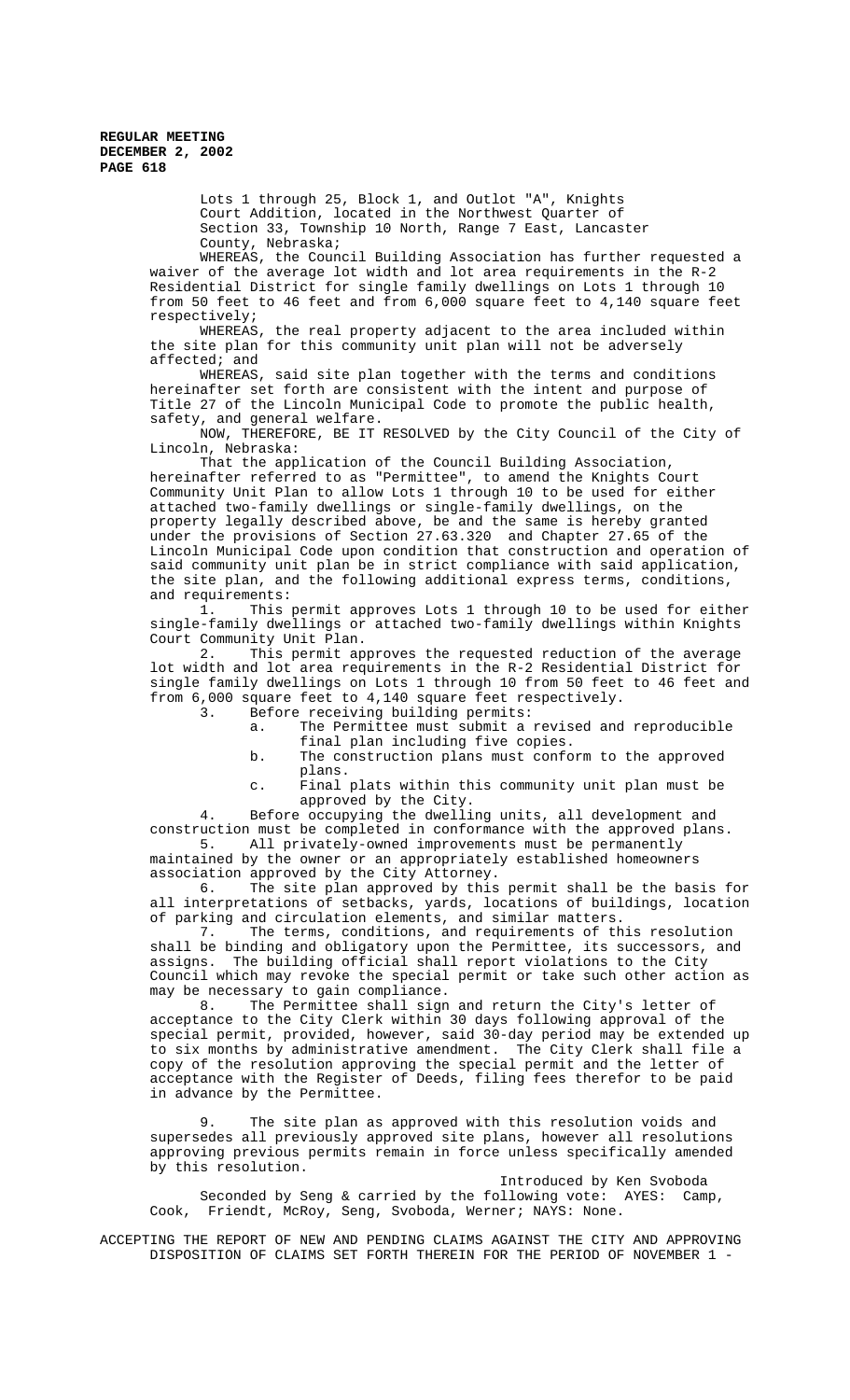15, 2002 - CLERK read the following resolution, introduced by Ken Svoboda, who moved its adoption: A-81841 BE IT RESOLVED by the City Council of the City of Lincoln, Nebraska: That the claims listed in the attached report, marked as Exhibit "A", dated November 18, 2002, of various new and pending tort claims filed against the City of Lincoln with the Office of the City Attorney or the Office of the City Clerk, as well as claims which have been disposed of, are hereby received as required by Neb. Rev. Stat. § 13-905 (Reissue 1997). The dispositions of claims by the Office of the City Attorney, as shown by the attached report, are hereby approved:<br>ALLO \$500,000.00 Mike Spealman ALLOWED Lois Lockman \$500,000.00 Mike Spealman \$ 100.00<br>St. Elizabeth Regional Medical Center 3,341.60 Timothy & Denise Dean 4,799.37<br>Harriet Abels St. Elizabeth Regional Medical Center 3,341.60<br>Harriet Abels NAS\* Harriet Abels MAS<br>
David Peer 544.19 David Peer 544.19 Jason Hill 328.67<br>Scott M. Miller 302.56 Scott M. Miller Greg Dorn 48.15<br>Church of Christ 5,500.00 Church of Christ \* No Amount Specified The City Attorney is hereby directed to mail to the various claimants listed herein a copy of this resolution which shows the final

disposition of their claim. Introduced by Ken Svoboda

Seconded by Seng & carried by the following vote: AYES: Camp, Cook, Friendt, McRoy, Seng, Svoboda, Werner; NAYS: None.

ADOPTING THE LINCOLN ELECTRIC SYSTEM ANNUAL BUDGET FOR 2003 - CLERK read the following resolution, introduced by Annette McRoy, who moved its adoption:

A-81845 WHEREAS, under the provisions of Section 4.24.090 of the Lincoln Municipal Code, a proposed annual budget for the operation of the Lincoln Electric System (LES) for 2003 was approved by the LES Administrative Board on October 18, 2002; and

WHEREAS, pursuant to the above-cited code section, a public hearing on the proposed budget was held on November 18, 2002, notice thereof having been published in one issue of the Lincoln Journal Star newspaper published and of general circulation in the City more than five (5) days before such hearing.

NOW, THEREFORE, BE IT RESOLVED by the City Council of the City of Lincoln, Nebraska:

1. That pursuant to the provisions of Section 4.24.090 of the Lincoln Municipal Code, the Lincoln Electric System Annual Budget for the fiscal year beginning January 1, 2003, a copy of which is attached hereto and made a part of this resolution as fully as if set forth verbatim herein, is hereby adopted, and all funds listed therein are hereby appropriated for the several purposes therein stated.

2. That all money received and any of the aforesaid funds in excess of the estimated balances and receipts set forth in said budget shall be credited to the unappropriated surplus of such funds.<br>3. That all monies received and set apart for the ope

That all monies received and set apart for the operation and maintenance of the Lincoln Electric System and all monies received from any source that are required to be applied to the costs of said operation and maintenance, shall be deposited in the appropriate operation and maintenance account, and paid out upon the order of those persons designated by the LES Administrative Board.

4. That by adoption of the Capital Improvements Budget, the City Council hereby authorizes the acquisition of all necessary rightof-way, easements, or other interests in land, by purchase if possible, by condemnation if necessary, for those projects included within the Capital Improvements Budget.<br>5. That, to the ext

That, to the extent capital improvements for facilities of LES are made from LES revenue and other funds, it is intended that the amount of such expenditures, which is not reasonably expected to exceed \$50,000,000 shall be reimbursable to the LES revenue and other funds through the issuance of future electric system revenue bonds there being no funds of LES or the City reserved, allocated on a long-term basis or otherwise set aside (or reasonably expected to be reserved, allocated on a long-term basis or otherwise set aside) to provide permanent financing for the expenditures related to such expenditures, other than pursuant to the issuance of such electric system revenue bonds, this Resolution being determined to be consistent with the budgetary and financial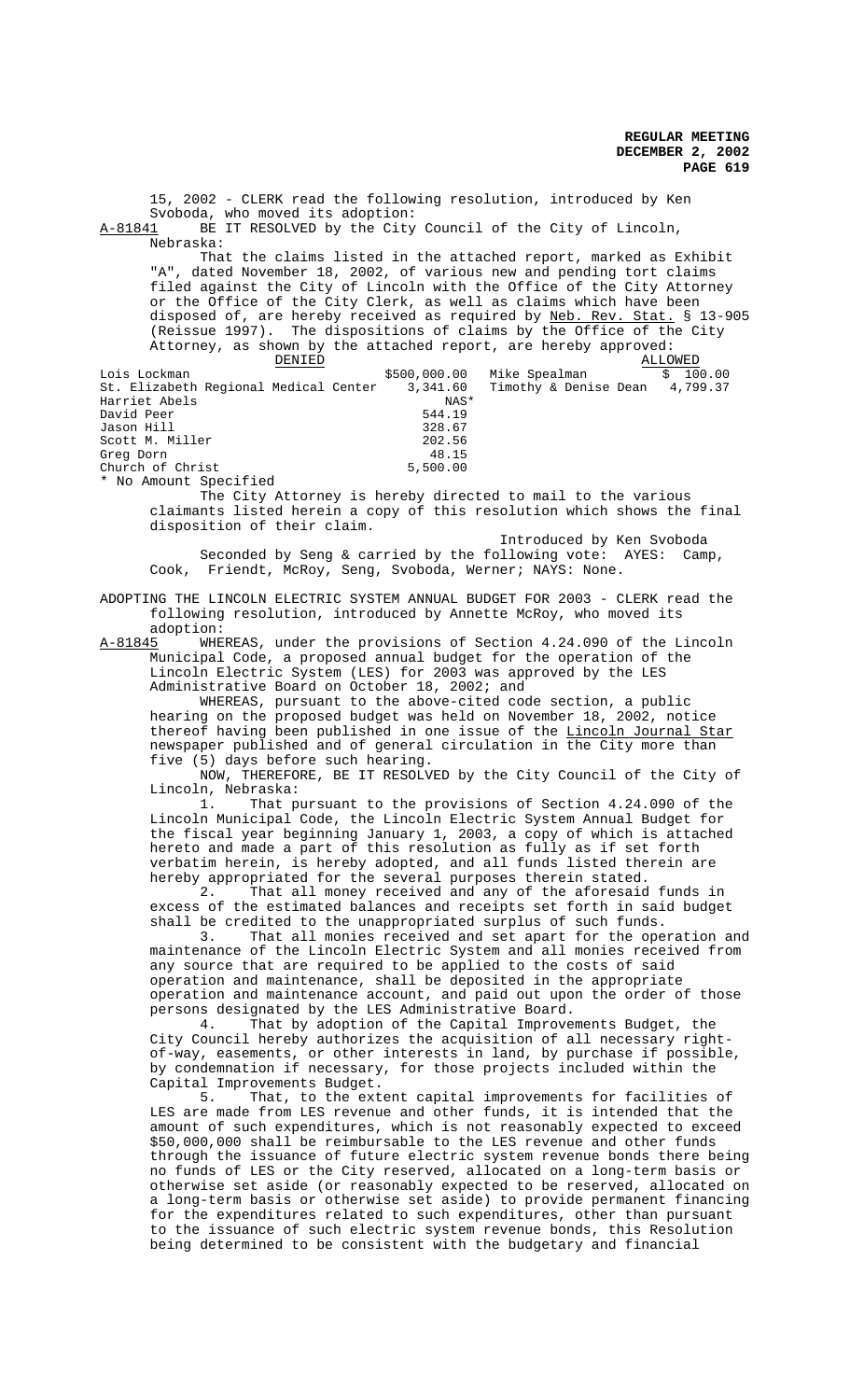circumstances of LES and the City as they exist or are reasonably foreseeable on the date hereof. 6. There is hereby appropriated all money received from any source as grants or donations received for public purposes. Introduced by Annette McRoy Seconded by Seng & carried by the following vote: AYES: Camp,

Cook, Friendt, McRoy, Seng, Svoboda, Werner; NAYS: None.

## **PETITIONS & COMMUNICATIONS**

- CHANGE OF ZONE 3381 APPLICATION OF BRIAN D. CARSTENS, REPRESENTING SUE BROUSE FOR A CHANGE OF ZONE AG TO H-4 TP DEVELOP A PLANNED SERVICE/COMMERCIAL DISTRICT ON PROPERTY GENERALLY LOCATED AT SOUTH  $27^{\text{\tiny{TH}}}$ STREET AND PORTER RIDGE ROAD - CLERK presented said petition which was referred to the Planning Dept.
- USE PERMIT 147 APPLICATION OF BRIAN D. CARSTENS, REPRESENTING SUE BROUSE TO DEVELOP 22,000 SQ. FT. OF OFFICE, MEDICAL AND BANKING ON PROPERTY GENERALLY LOCATED AT SOUTH 27<sup>TH</sup> STREET AND PORTER RIDGE ROAD -CLERK presented said petition which was referred to the Planning Dept.
- SPECIAL PERMIT 1973A APPLICATION OF DONALD H. BOWMAN, ON BEHALF OF THREE EAGLES OF LINCOLN, TO CHANGE THE LEGAL DESCRIPTION AND WAIVE THE FALL ZONE FOR TOWER ON PROPERTY LOCATION AT 3800 CORNHUSKER HIGHWAY -CLERK presented said petition which was referred to the Planning Dept.
- SPECIAL PERMIT 1988 APPLICATION OF BRIAN D. CARSTENS, REPRESENTING SUE BROUSE TO DEVELOP A SPECIAL PERMIT/COMMUNITY UNIT PLAN ON PROPERTY LOCATED AT SOUTH 27TH STREET AND PORTER RIDGE ROAD - CLERK presented said petition which was referred to the Planning Dept.
- SPECIAL PERMIT 1989 APPLICATION OF BRIAN D. CARSTENS, REPRESENTING SUE BROUSE TO DEVELOP A PLANNED SERVICE/COMMERCIAL DISTRICT ON PROPERTY LOCATED AT SOUTH 27TH STREET AND PORTER RIDGE ROAD - CLERK presented said petition which was referred to the Planning Dept.
- SPECIAL PERMIT 1996 APPLICATION OF JEFFERSON DOWNING, REPRESENTING ZION CHURCH TO HAVE A 5% EXPANSION OF LOT COVERAGE ON PROPERTY LOCATED AT 9TH & D STREETS - CLERK presented said petition which was referred to the Planning Dept.

#### **MISCELLANEOUS**

CLERK'S LETTER & MAYOR'S APPROVAL OF ORDINANCES AND RESOLUTIONS PASSED BY COUNCIL ON NOVEMBER 25, 2002 - CLERK presented said report which was placed on file in the Office of the City Clerk.

SETTING THE HEARING DATE OF DECEMBER 16, 2002 AT 1:30 P.M. FOR MAN. APP. OF ADAM SHAFRAN FOR CEC ENTERTAINMENT, INC. DBA "CHUCK E. CHEESE" AT 221 N. 66 STREET - PRIOR to reading:

SVOBODA Moved to delay public hearing & action to 1/6/03. Seconded by Camp & carried by the following vote: AYES: Camp,

Cook, Friendt, McRoy, Seng, Svoboda, Werner; NAYS: None.

#### **REPORTS OF CITY OFFICERS**

INVESTMENT OF FUNDS FOR NOVEMBER 12 THROUGH NOVEMBER 15, 2002 - CLERK read the following resolution, introduced by Ken Svoboda, who moved its adoption: A-81842 BE IT HEREBY RESOLVED BY THE CITY COUNCIL of the City of Lincoln, Nebraska:

 That the attached list of investments be confirmed and approved, and the City Treasurer is hereby directed to hold said investments until maturity unless otherwise directed by the City Council. Introduced by Ken Svoboda

 Seconded by Seng & carried by the following vote: AYES: Camp, Cook, Friendt, McRoy, Seng, Svoboda, Werner; NAYS: None.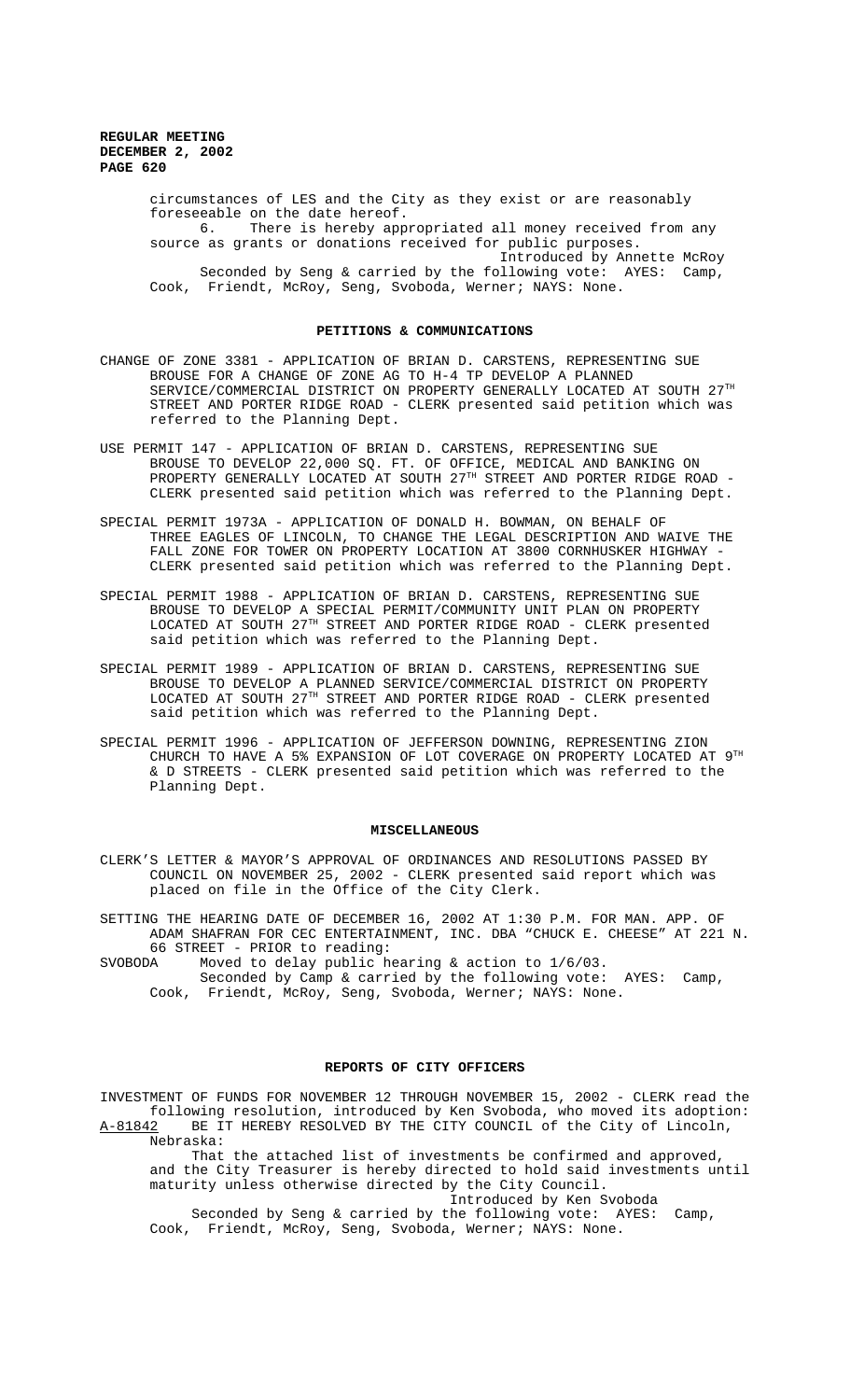SETTING THE HEARING DATE OF MONDAY, DECEMBER 16, 2002 AT 1:30 P.M. FOR THE ASSESSMENT OF WEED REMOVAL COSTS INCURRED FOR THE PERIOD OF JANUARY 1, 2002 THROUGH DECEMBER 31, 2002 - CLERK requested a motion to

have hearing on Dec. 16, 2002 at 1:30 p.m.<br>SVOBODA So moved.

So moved.

Seconded by Camp & carried by the following vote: AYES: Camp, Cook, Friendt, McRoy, Seng, Svoboda, Werner; NAYS: None.

SETTING THE HEARING DATE OF MONDAY, DECEMBER 16, 2002 AT 1:30 P.M. FOR THE MANAGER APPLICATION OF GINGER R. CHAPIN FOR WHITEHEAD OIL COMPANY, DBA U-STOP CONVENIENCE SHOP LOCATED AT 2925 NW 12TH STREET - CLERK read the following resolution, introduced by Ken Svoboda, who moved its adoption: A-81843 BE IT RESOLVED by the City Council, of the City of Lincoln, that a hearing date is hereby set for Mon., December 16, 2002, at 1:30 p.m. or as soon thereafter as possible in the City Council Chambers, County-City Building, 555 S. 10th St., Lincoln, NE, for the Man. App. of Ginger R. Chapin for Whitehead Oil Company dba "U-Stop Convenience Shop" at 2925 NW 12th St.

If the Police are unable to complete the investigation by said time, a new hearing date will be set.

Introduced by Ken Svoboda Seconded by Camp & carried by the following vote: AYES: Camp, Cook, Friendt, McRoy, Seng, Svoboda, Werner; NAYS: None.

SETTING THE HEARING DATE OF MONDAY, DECEMBER 16, 2002 AT 1:30 P.M. FOR THE APPLICATION OF COLORADO HOSPITALITY SERVICES, INC. DBA BEST WESTERN AIRPORT INN FOR A CLASS C LIQUOR LICENSE LOCATED AT 3200 NW  $12^{TH}$  STREET - CLERK read the following resolution, introduced by Ken Svoboda, who moved its adoption:

A-81844 BE IT RESOLVED by the City Council, of the City of Lincoln, that a hearing date is hereby set for Mon., December 16, 2002, at 1:30 p.m. or as soon thereafter as possible in the City Council Chambers, County-City Building, 555 S. 10th St., Lincoln, NE, for the App. of Colorado Hospitality Services dba "Best Western Airport Inn" for a Class "C" Liquor License at 3200 NW 12th Street.

If the Police are unable to complete the investigation by said time, a new hearing date will be set.

Introduced by Ken Svoboda Seconded by Camp & carried by the following vote: AYES: Camp, Cook, Friendt, McRoy, Seng, Svoboda, Werner; NAYS: None.

- CLERK'S LETTER & MAYOR'S APPROVAL OF ORDINANCES AND RESOLUTIONS PASSED BY COUNCIL ON NOVEMBER 18, 2002 - CLERK presented said report which was placed on file in the Office of the City Clerk.
- REPORT FROM CITY TREASURER OF FRANCHISE FEES FROM AQUILA FOR THE MONTH OF OCTOBER, 2002 - CLERK presented said report which was placed on file in the Office of the City Clerk. **(16-1)**
- REPORT FROM CITY TREASURER OF MONTHLY CASH ON HAND FOR THE MONTH OF NOVEMBER, 2002 - CLERK presented said report which was placed on file in the Office of the City Clerk. **(5-21)**
- AFFIDAVIT OF MAILING FOR BOARD OF EQUALIZATION SPECIAL ASSESSMENT GROUP I TO BE HELD ON MONDAY, DECEMBER 16, 2002 AT 10:00 A.M. - CLERK presented said report which was placed on file in the Office of the City Clerk.
- REPORT FROM CITY TREASURER OF TELECOMMUNICATION TAX FOR THE MONTH OF October, 2002: Nextel West Corp., Excel Telecommunications, Inc., GTC Telecom, Inc., NOS Communications, Inc., NOSVA Limited Partnership, Lightyear Communications, Inc., Globalcom, Inc., Teligent Services, Inc., RSL COM USA, Inc., Tri-M Communications, Inc., Glyphics Communications, Inc., Comdata Telecommunications Services, Inc., Guaranteed Phone Service, Affinity Network, Inc., Operator Communications, Inc., Western Union Communications, Inc., ATT Wireless PCS, LLC, VARTEC, Intellical Operator Services, XO Long Distance Services, Inc., WorldXchange Corp. -CLERK presented said report which was placed on file in the Office of the City Clerk. **(20)**

## **ORDINANCES - 1ST READING**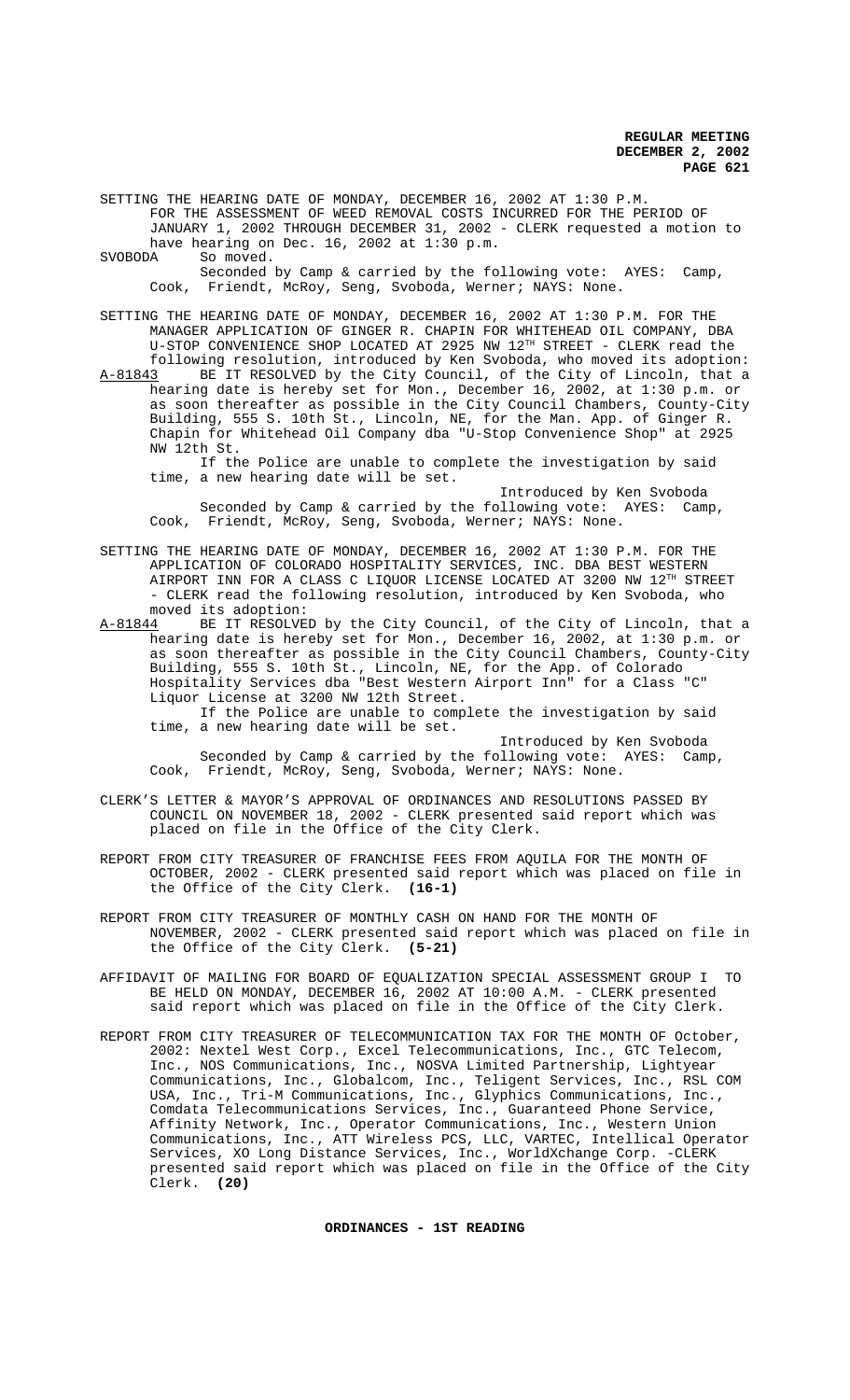APPROVING A SUBLEASE AGREEMENT BETWEEN THE CITY AND DYNAMIC EDUCATIONAL SYSTEMS, INC. REPRESENTING JOB CORPS FOR A SUBLEASE OF SPACE AT THE ONE STOP CENTER, 1010 N STREET, TO PROVIDE JOB TRAINING AND EMPLOYMENT SERVICES UNDER THE WORKFORCE INVESTMENT ACT - CLERK read an ordinance, introduced by Ken Svoboda, accepting and approving a Sublease Agreement between the City of Lincoln and Dynamic Educational Systems, Inc. representing Job Corps for a lease of space at 1010 N Street, Lincoln, Lancaster County, Nebraska for a term of October 1, 2002 through October 31, 2003 whereby the City of Lincoln is subleasing space to Job Corps at the One stop Career Center for providing job training and employment services under the Workforce Investment Act, the first time.

### **ORDINANCES - 3RD READING**

- CREATING WATER DISTRICT NO. 1189 IN N.W. 23RD STREET, WEST Q TO WEST O, AND ASSESSING THE COST THEREOF AGAINST THE BENEFITTED PROPERTY - CLERK read an ordinance, introduced by Annette McRoy, creating Water District No. 1189 in N.W. 23rd Street, West Q to West O, and assessing the cost thereof against the benefitted property, the third time.
- MCROY Moved to pass the ordinance as read.
- Seconded by Friendt & carried by the following vote: AYES: Camp, Cook, Friendt, McRoy, Seng, Svoboda, Werner; NAYS: None.
- The ordinance, being numbered **#18098** is recorded in Ordinance Book 25, Page
- CREATING SEWER DISTRICT NO. 1178 IN N.W. 23RD STREET, WEST Q TO WEST O, AND ASSESSING THE COST THEREOF AGAINST THE BENEFITTED PROPERTY - CLERK read an ordinance, introduced by Annette McRoy, creating Sewer District No. 1178 in N.W. 23rd Street, West Q to West o, and assessing the cost thereof against the benefitted property, the third time.
- MCROY Moved to pass the ordinance as read. Seconded by Friendt & carried by the following vote: AYES: Camp, Cook, Friendt, McRoy, Seng, Svoboda, Werner; NAYS: None.
- The ordinance, being numbered **#18099**, is recorded in Ordinance Book 25, Page
- CREATING ALLEY PAVING DISTRICT NO. 363 FROM 26TH STREET TO 27TH STREET BETWEEN Q AND R STREETS, AND ASSESSING THE COST THEREOF AGAINST THE BENEFITTED PROPERTY - CLERK read an ordinance, introduced by Coleen Seng for Annette McRoy who has a conflict of interest, creating Alley Paving District No. 363 from 26th Street to 27th Street between Q and R Streets, and assessing the cost thereof against the benefitted property, the third time.
- SENG Moved to pass the ordinance as read. Seconded by Camp & carried by the following vote: AYES: Camp, Friendt, Svoboda; NAYS: Cook, Seng, Werner; CONFLICT OF INTEREST: McRoy. (Due to a tie vote Bill No. 02-173 will be held over to 12/8/02.)
- CREATING PAVING DISTRICT NO. 2624 IN FRONTAGE ROAD WHICH PARALLELS N. HIGHWAY 77 FROM HOLLAND ROAD SOUTH APPROXIMATELY 1,375 FEET AND ASSESSING THE COST THEREOF AGAINST THE BENEFITTED PROPERTY - CLERK read an ordinance, introduced by Annette McRoy, creating Paving District No. 2624 in

Frontage Road which parallels N. Highway 77 from Holland Road south approximately 1,375 feet and assessing the cost thereof against the benefitted property, the third time.

MCROY Moved to pass the ordinance as read.

Seconded by Seng & carried by the following vote: AYES: Camp, Cook, Friendt, McRoy, Seng, Svoboda, Werner; NAYS: None.

- The ordinance, being numbered **#18100**, is recorded in Ordinance Book 25, Page
- AUTHORIZING THE TRANSFER OF FUNDS AND APPROPRIATIONS WITHIN THE CAPITAL IMPROVEMENT PROGRAM AND APPROPRIATE UNPROGRAMMED KENO FUNDS FOR VARIOUS PARKS & RECREATIONS DEPT. PROJECTS - CLERK read an ordinance, introduced by Annette McRoy, authorizing the transfer of funds and appropriations within the Capital Improvement Program and appropriate unprogrammed Keno funds for various Parks & Recreations Dept. projects, and declaring an emergency, the third time.
- MCROY Moved to pass the ordinance as read. Seconded by Seng & carried by the following vote: AYES: Camp,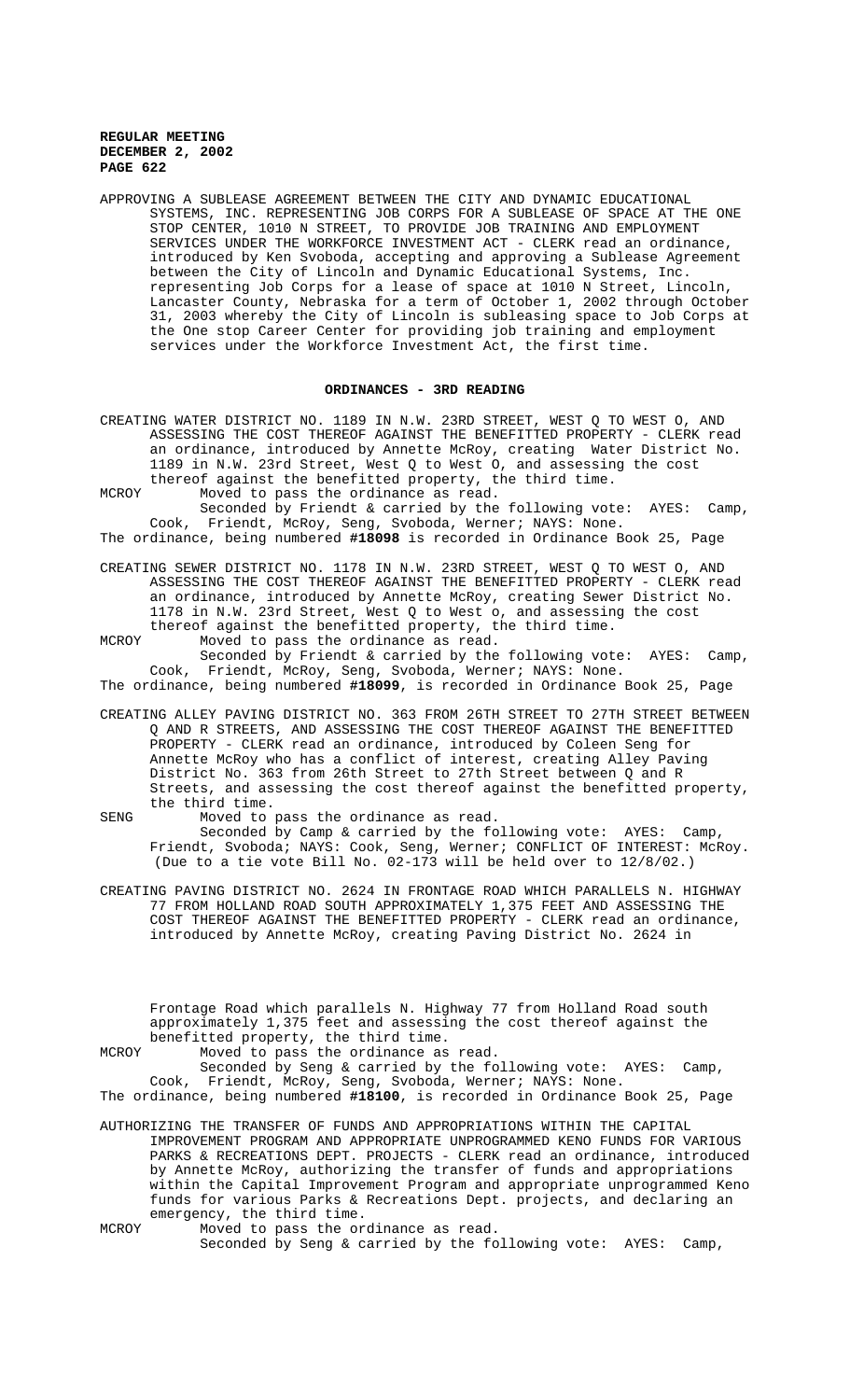Cook, Friendt, McRoy, Seng, Svoboda, Werner; NAYS: None. The ordinance, being numbered **#18101**, is recorded in Ordinance Book 25, Page

- ACCEPTING THE OFFER OF PINE LAKE DEVELOPMENT, L.L.C. TO DEDICATE 98TH STREET RIGHT-OF-WAY GENERALLY LOCATED NORTH OF PINE LAKE ROAD, ABUTTING 98TH STREET TO THE WEST - CLERK read an ordinance, introduced by Annette McRoy, accepting the offer of Pine Lake Development, L.L.C. to dedicate 98th Street Right-of-Way generally located north of Pine Lake Road, abutting 98th Street to the west, the third time.
- MCROY Moved to pass the ordinance as read.

Seconded by Seng & carried by the following vote: AYES: Camp, Cook, Friendt, McRoy, Seng, Svoboda, Werner; NAYS: None. The ordinance, being numbered **#18102**, is recorded in Ordinance Book 25, Page

- CHANGE OF ZONE 77HP APPLICATION OF THE DIRECTOR OF URBAN DEVELOPMENT TO DESIGNATE THE FORMER U.S. POST OFFICE AND COURTHOUSE (OLD FEDERAL BUILDING) AS A LANDMARK, GENERALLY LOCATED AT 129 N. 10TH STREET.(IN CONNECTION W/02-179 & 02-184) - CLERK read an ordinance, introduced by Annette McRoy, for a Change of Zone 77HP - application of the Director of Urban Development to designate the former U.S. Post Office and Courthouse (Old Federal Building) as a landmark, generally located at 129 N. 10th Street, the third time.
- MCROY Moved to pass the ordinance as read.

Seconded by Seng & carried by the following vote: AYES: Camp, Cook, Friendt, McRoy, Seng, Svoboda, Werner; NAYS: None. The ordinance, being numbered **#18103**, is recorded in Ordinance Book 25, Page

CHANGE OF ZONE 3377 - APPLICATION OF THE DIRECTOR OF URBAN DEVELOPMENT FOR A CHANGE OF ZONE FROM P PUBLIC USE TO B-4 LINCOLN CENTER BUSINESS DISTRICT ON PROPERTY GENERALLY LOCATED AT 9TH AND O STREETS.(IN CONNECTION W/02- 178 & 02-184) - CLERK read an ordinance, introduce by Annette McRoy, for a Change of Zone 3377, application of the Director of Urban Development for a Change of Zone from P Public use to B-4 Lincoln Center Business District on property generally located at 9th and O Streets, the third time.

MCROY Moved to pass the ordinance as read.

Seconded by Seng & carried by the following vote: AYES: Friendt, McRoy, Seng, Svoboda, Werner; NAYS: Camp, Cook.

The ordinance, being numbered **#18104**, is recorded in Ordinance Book 25, Page

DECLARING THE "COMFORT STATION AT OLD FEDERAL PLACE" AS SURPLUS PROPERTY ON PROPERTY GENERALLY LOCATED AT THE SOUTHWEST CORNER OF 9TH AND O STREETS. (In connection with 02-178 & 02-179) - CLERK read an ordinance, introduced by Annette McRoy, declaring the "Comfort Station at Old Federal Place" as surplus property on property generally located at the Southwest corner of 9th and O Streets, the third time.

MCROY Moved to pass the ordinance as read. Seconded by Seng & carried by the following vote: AYES: Camp, Friendt, McRoy, Seng, Svoboda, Werner; NAYS: Cook.

The ordinance, being numbered **#18105**, is recorded in Ordinance Book 25, Page

CHANGE OF ZONE 3379 - APPLICATION OF MARVIN AND BARBARA ARMSTRONG FOR A CHANGE OF ZONE FROM R-4 RESIDENTIAL TO I-1 INDUSTRIAL ON PROPERTY GENERALLY LOCATED AT N. 58TH STREET AND 120' NORTH OF BALLARD AVENUE - CLERK read an ordinance, introduced by Annette McRoy, for a Change of Zone 3379, application of Marvin and Barbara Armstrong for a Change of Zone from R-4 residential to I-1 Industrial on property generally located at N. 58th Street and 120' north of Ballard Avenue, the third time. MCROY Moved to pass the ordinance as read.

Seconded by Seng & carried by the following vote: AYES: Camp, Friendt, Seng, Svoboda; NAYS: Cook, McRoy, Werner.

- The ordinance, being numbered **#18106**, is recorded in Ordinance Book 25, Page
- CHANGE OF ZONE 3383 APPLICATION OF CAPITOL SPORTS FOUNDATION FOR A CHANGE OF ZONE FROM AG AGRICULTURAL TO I-1 INDUSTRIAL ON PROPERTY GENERALLY LOCATED AT THE NORTHEAST CORNER OF N. 70TH STREET AND SALT CREEK, SOUTH OF ARBOR ROAD - CLERK read an ordinance, introduced by Annette McRoy, for a Change of Zone 3383, application of Capitol Sports Foundation for a Change of Zone from AG Agricultural to I-1 Industrial on property generally located at the Northeast corner of N. 70th Street and Salt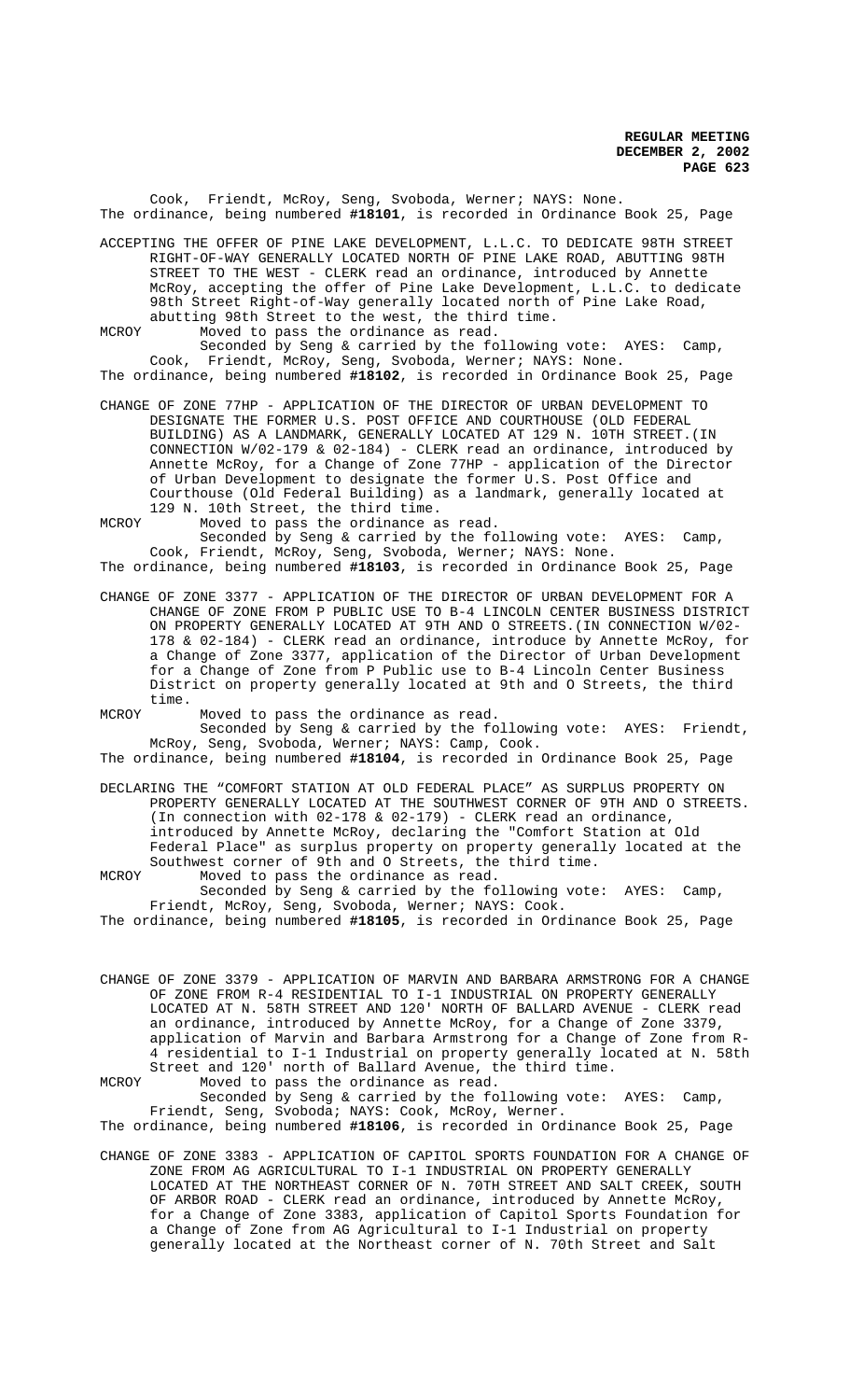Creek, south of Arbor Road, the third time. MCROY Moved to pass the ordinance as read. Seconded by Seng & carried by the following vote: AYES: Camp, Cook, Friendt, McRoy, Seng, Svoboda, Werner; NAYS: None. The ordinance, being numbered **#18107**, is recorded in Ordinance Book 25, Page CHANGE OF ZONE 3384 - APPLICATION OF THE PLANNING DIRECTOR FOR A CHANGE OF ZONE FROM R-2 RESIDENTIAL TO O-2 SUBURBAN OFFICE ON PROPERTY GENERALLY LOCATED AT 201 CAPITOL BEACH BLVD - CLERK read an ordinance, introduced by Annette McRoy, for a Change of Zone 3384, application of the Planning Director for a Change of Zone from R-2 Residential to O-2 Suburban Office on property generally located at 201 Capitol Beach Blvd., the third time. MCROY Moved to pass the ordinance as read. Seconded by Seng & carried by the following vote: AYES: Camp, Cook, Friendt, McRoy, Seng, Svoboda, Werner; NAYS: None. The ordinance, being numbered **#18108**, is recorded in Ordinance Book 25, Page ACCEPTING THE OFFER OF STONE BRIDGE CREEK, L.L.C. TO DEDICATE ALVO ROAD RIGHT-OF-WAY GENERALLY LOCATED WEST OF NORTH 14TH STREET - PRIOR to reading: SENG Moved to amend Bill No. 02-183 on line 2, after the words "generally located" delete the word "west" and insert in lieu thereof the word east.

Seconded by McRoy & carried by the following vote: AYES: Camp, Cook, Friendt, McRoy, Seng, Svoboda, Werner; NAYS: None. CLERK Read an ordinance, introduced by Annette McRoy, accepting the

offer of Stone Bridge Creek, L.L.C. to dedicate Alvo Road right-of-way generally located west of north 14th Street, the third time.

MCROY Moved to pass the ordinance as amended. Seconded by Seng & carried by the following vote: AYES: Camp, Cook, Friendt, McRoy, Seng, Svoboda, Werner; NAYS: None.

The ordinance, being numbered **#18109**, is recorded in Ordinance Book 25, Page

## **MISCELLANEOUS BUSINESS**

### **PENDING -**

- AMENDING TITLE 27 OF THE LINCOLN MUNICIPAL CODE (ZONING ORDINANCE) TO ADD A NEW SECTION 27.82.010 TO PROVIDE A TITLE, AUTHORITY AND APPLICABILITY; TO ADD A NEW SECTION 27.82.020 TO PROVIDE LEGISLATIVE FINDINGS AND PURPOSE; TO ADD A NEW SECTION 27.82.030 TO PROVIDE INTENT; TO ADD A NEW SECTION 27.82.040 TO PROVIDE DEFINITIONS; TO ADD A NEW SECTION 27.82.050 TO PROVIDE FOR IMPOSITION OF IMPACT FEES; TO ADD A NEW SECTION 27.82.060 TO PROVIDE EXEMPTIONS FROM IMPACT FEES; TO ADD A NEW SECTION 27.82.070 TO PROVIDE FOR THE CREATION OF AN IMPACT FEE FUND AND IMPACT FEE ACCOUNTS; TO ADD A NEW SECTION 27.82.080 TO PROVIDE FOR REFUNDS OF IMPACT FEES PAID; TO ADD A NEW SECTION 27.82.090 TO PROVIDE FOR POST-ORDINANCE DEVELOPER AGREEMENTS REGARDING IMPACT FEE FACILITIES; TO ADD A NEW SECTION 27.82.100 TO PROVIDE FOR DEVELOPER REIMBURSEMENT FOR PRE-ORDINANCE PARTICIPATION IN FINANCING OR CONSTRUCTING IMPACT FEE FACILITIES; AND TO ADD A NEW SECTION 27.82.110 TO PROVIDE FOR MISCELLANEOUS PROVISIONS. (IN CONNECTION W/02-161, 02R-247, 02R-207) (HOUSING AUTHORITY -MOTION TO AMEND) (11/18/02 - MOTION TO DELAY TO 12/9/02, FAILED, 3-4, COOK, MCROY & WERNER ASSENTING, PLACED ON PENDING WITH NO DATE CERTAIN, 4-3; COOK, SENG, & WERNER DISSENTING) (REMOVED FROM PENDING FOR ACTION 12/16/02, 4-3; CAMP, FRIENDT, SVOBODA DISSENTING);
- AMENDING TITLE 26 OF THE LINCOLN MUNICIPAL CODE (LAND SUBDIVISION ORDINANCE) TO AMEND SECTION 26.23.040 TO MODIFY THE REFERENCE TO THE COMPREHENSIVE PLAN AND TO INCREASE THE MINIMUM RIGHT-OF-WAY WIDTH FOR BIKEWAYS FROM A 14-FOOT EASEMENT TO A 20-FOOT EASEMENT; AND TO AMEND SECTION 26.23.160 TO REQUIRE A DEDICATION OF LAND OR PAYMENT OF AN IMPACT FEE FOR NEIGHBORHOOD PARKS AND TRAILS.(IN CONNECTION W/02-160, 02R-247, 02R-207) (11/18/02 - MOTION TO DELAY TO 12/9/02, FAILED, 3-4, COOK, MCROY & WERNER ASSENTING, PLACED ON PENDING WITH NO DATE CERTAIN, 4-3; COOK, SENG, & WERNER DISSENTING) (REMOVED FROM PENDING FOR ACTION 12/16/02, 4- 3; CAMP, FRIENDT, SVOBODA DISSENTING);
- ADOPTING THE WATER SYSTEM IMPACT FEE, WATER DISTRIBUTION IMPACT FEE, WASTEWATER IMPACT FEE, ARTERIAL STREET IMPACT FEE, AND NEIGHBORHOOD PARK AND TRAIL IMPACT FEE SCHEDULES TO BE USED TO DETERMINE THE AMOUNT OF EACH REQUIRED IMPACT FEE PURSUANT TO THE REQUIREMENT OF THE IMPACT FEE